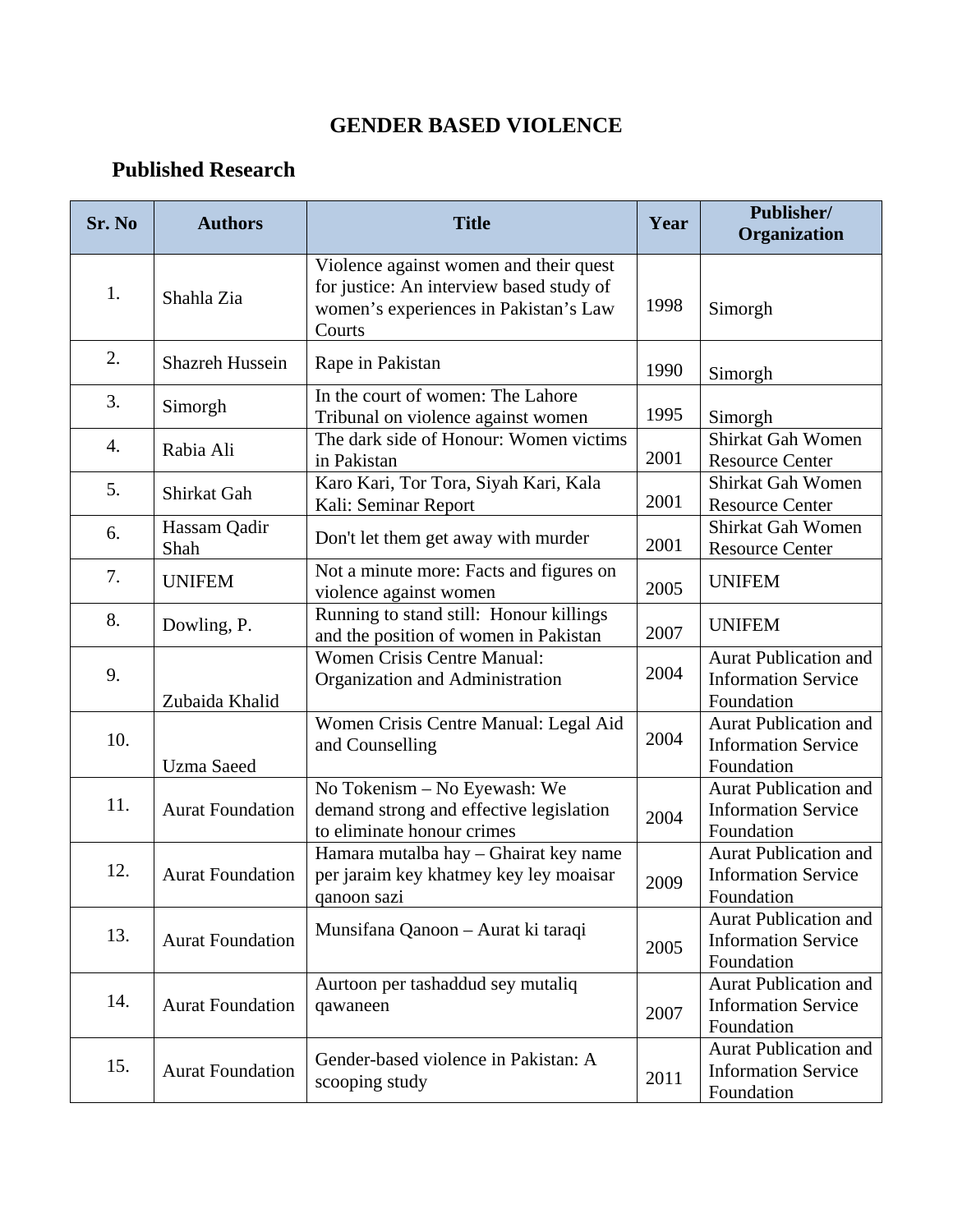| Sr. No | <b>Authors</b>                                           | <b>Title</b>                                                                                                                                                   | Year | Publisher/<br>Organization                                               |
|--------|----------------------------------------------------------|----------------------------------------------------------------------------------------------------------------------------------------------------------------|------|--------------------------------------------------------------------------|
| 16.    | <b>Aurat Foundation</b>                                  | Silent cry: Domestic violence in NWFP<br>communities                                                                                                           | 2005 | <b>Aurat Publication and</b><br><b>Information Service</b><br>Foundation |
| 17.    | <b>Aurat Foundation</b>                                  | Annual report on situation of violence<br>againstwomen in Pakistan 2008:<br>Collection and compilation of statistics<br>on incidents of violence against women | 2009 | <b>Aurat Publication and</b><br><b>Information Service</b><br>Foundation |
| 18.    | <b>Aurat Foundation</b>                                  | Annual report on situation of violence<br>against women in Pakistan: A qualitative<br>review of statistics for 2009                                            | 2010 | <b>Aurat Publication and</b><br><b>Information Service</b><br>Foundation |
| 19.    | <b>Aurat Foundation</b>                                  | Annual report on situation of violence<br>against women in Pakistan: A qualitative<br>review of statistics for 2010                                            | 2011 | <b>Aurat Publication and</b><br><b>Information Service</b><br>Foundation |
| 20.    | <b>Aurat Foundation</b>                                  | Violence against women: Case studies<br>from Bangladesh, Nepal and Pakistan                                                                                    | 1999 | <b>Aurat Publication and</b><br><b>Information Service</b><br>Foundation |
| 21.    | <b>Aurat Foundation</b>                                  | Riyasti Tashaddud<br>(information on state violence)                                                                                                           | 2004 | <b>Aurat Publication and</b><br><b>Information Service</b><br>Foundation |
| 22.    | <b>Aurat Foundation</b>                                  | Samaji Tashaddud<br>(information on social violence)                                                                                                           | 2004 | <b>Aurat Publication and</b><br><b>Information Service</b><br>Foundation |
| 23.    | <b>Aurat Foundation</b>                                  | Gharailu Tashaddud<br>(information on domestic violence)                                                                                                       | 2004 | <b>Aurat Publication and</b><br><b>Information Service</b><br>Foundation |
| 24.    | <b>Aurat Foundation</b>                                  | Aurtoon ko jinsi tor per harrasan karnay<br>kay motaleeq Qawaneen<br>(information on Sexual Harassment Act)                                                    | 2006 | <b>Aurat Publication and</b><br><b>Information Service</b><br>Foundation |
| 25.    | <b>Center for Peace</b><br>and Development<br>Initiative | Elimination of violence against women<br>and increase access to Gender Justice<br>Policy Brief                                                                 | 2011 | Center for Peace and<br>Development<br>Initiative                        |
| 26.    | <b>NCSW</b>                                              | Public-Private partnership to end<br>"Honour Crimes" in Pakistan Through<br>the implementation of Criminal Law<br>(Amendment) Act 2004                         | 2010 | <b>National Commission</b><br>on the Status of<br>Women, Pakistan        |
| 27.    | Naeema Malik                                             | Junoobi Asia main auraton per tashaddud<br>k khatmay ki mohim                                                                                                  | 2010 | South Asia<br>Partnership Pakistan                                       |
| 28.    | <b>SAP</b>                                               | Violence against women in politics:<br>Pakistan's Perspective                                                                                                  | 2006 | South Asia<br>Partnership Pakistan                                       |
| 29.    | <b>SAP</b>                                               | Enough is Enough!!! Ending Violence<br><b>Against Women</b>                                                                                                    | 2006 | South Asia<br>Partnership Pakistan                                       |
| 30.    | <b>SAP</b>                                               | <b>Bus Bohat Ho Chuka</b>                                                                                                                                      | 2006 | South Asia                                                               |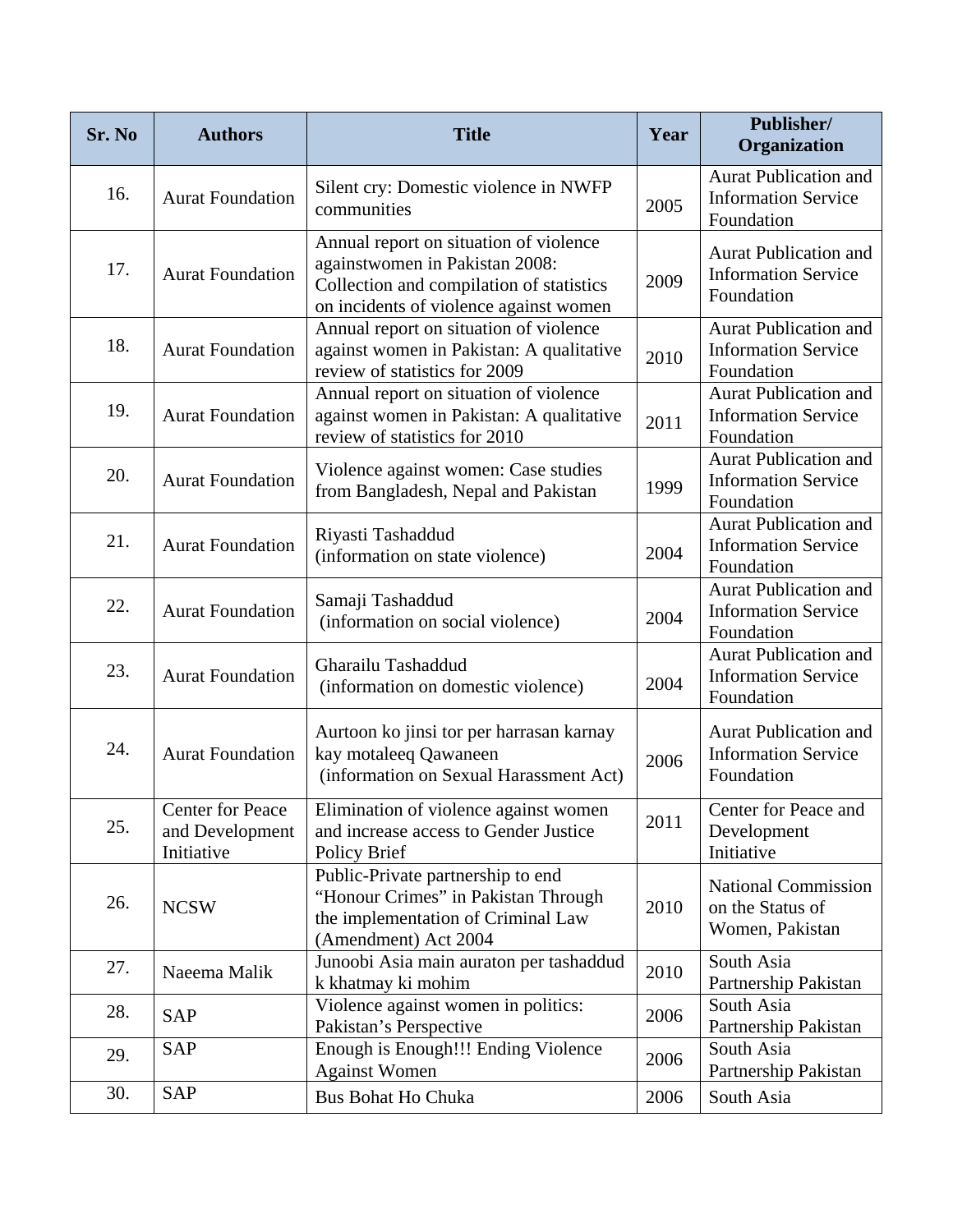| Sr. No                      | <b>Authors</b>                                  | <b>Title</b>                                                                                            | Year | Publisher/<br>Organization                                             |  |
|-----------------------------|-------------------------------------------------|---------------------------------------------------------------------------------------------------------|------|------------------------------------------------------------------------|--|
| 31.                         | <b>SAP</b>                                      | The socio-economic cost of violence<br>against women: A case study of Karachi                           | 2012 | Partnership Pakistan<br>Social Policy &<br><b>Development Centre</b>   |  |
| 32.                         | <b>SAP</b>                                      | Movement of ending violence against<br>women in South Asia                                              | 2010 | South Asia<br>Partnership Pakistan                                     |  |
| 33.                         | <b>SAP</b>                                      | <b>Ending Violence Against Women</b>                                                                    | 2004 | South Asia<br>Partnership Pakistan                                     |  |
| 34.                         | <b>SAP</b>                                      | Commercial Sexual Exploitation of<br>Children                                                           |      | South Asia<br>Partnership Pakistan                                     |  |
| 35.                         | Hariz Gazdar                                    | Karachi's violence: Daulity and<br>negotiation                                                          | 2012 | Strengthening<br>Paticipatory<br>Organization                          |  |
| 36.                         | Society for<br>Empowering<br>Human<br>Resources | <b>Baseline Survey Analysis Report:</b><br><b>Ending Violence Against Women</b><br>Project, Balochistan | 2005 | Society for<br><b>Empowering Human</b><br>Resources                    |  |
| 37.                         | Saba Gul Khatak                                 | Violence and home: Afghan women's<br>experience of displacement                                         | 2002 | Sustainable<br>Development Policy<br>Institute                         |  |
| 38.                         | Saba Gul Khattak                                | Violence and the centrality of<br>home: Women's experience of insecurity<br>in the Karachi conflict     | 2002 | Sustainable<br>Development Policy<br>Institute                         |  |
| 39.                         | <b>SDPI</b>                                     | Violence against women: Crossing the<br>borders of Gender                                               | 2002 | Sustainable<br>Development Policy<br>Institute                         |  |
| 40.                         | <b>SDPI</b>                                     | The road not taken to combat violence<br>against women                                                  | 2004 | Sustainable<br>Development Policy<br>Institute                         |  |
| 41.                         | <b>NCSW</b>                                     | Crisis Centers and Gender Crime Cell:<br>An Investigative Study                                         | 2012 | <b>National Commission</b><br>on the Status of<br>Women, Pakistan      |  |
| <b>Unpublished Research</b> |                                                 |                                                                                                         |      |                                                                        |  |
| 42.                         | Imtiaz Ahmad<br>Maria Kokab                     | A study of harassment on women: Nature<br>and effects                                                   | 2003 | Department of<br>Gender Studies,<br>University of the<br>Punjab Lahore |  |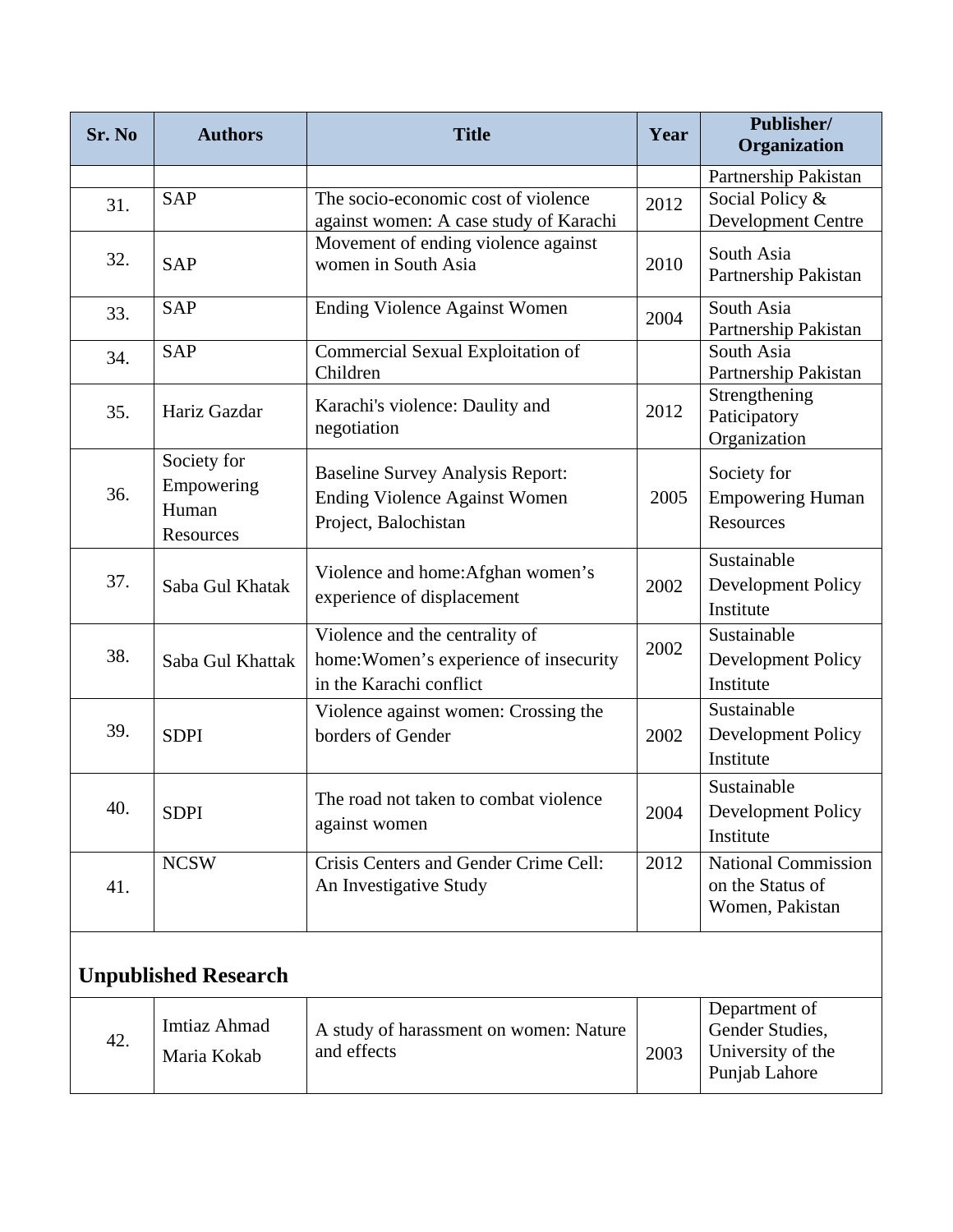| Sr. No | <b>Authors</b>                              | <b>Title</b>                                                                                     | Year | Publisher/<br>Organization                                             |
|--------|---------------------------------------------|--------------------------------------------------------------------------------------------------|------|------------------------------------------------------------------------|
| 43.    | Iram Shabbir<br>Nazia Abdul<br>Ghaffar      | A casu study of Drul-aman Gujranwala                                                             | 2003 | Department of<br>Gender Studies,<br>University of the<br>Punjab Lahore |
| 44.    | Khadija Naqvi<br>Ammara Bashir              | Gender differential causes and effects of<br>drug abuse                                          | 2003 | Department of<br>Gender Studies,<br>University of the<br>Punjab Lahore |
| 45.    | Zaheen Minhas<br>Rahila Sharif              | A study on exploitation of girl child<br>domestic worker and its effects on their<br>self-esteem | 2004 | Department of<br>Gender Studies,<br>University of the<br>Punjab Lahore |
| 46.    | Javeria Tufail<br>Huma Rustam               | Causes of domestic violence against<br>women by their husbands                                   | 2004 | Department of<br>Gender Studies,<br>University of the<br>Punjab Lahore |
| 47.    | Ayesha Ashfaq<br>Sehrish Khan               | Effects of stalking on female                                                                    | 2005 | Department of<br>Gender Studies,<br>University of the<br>Punjab Lahore |
| 48.    | Muhammad<br>Saeed<br>Syed Ghazi Imam<br>Ali | Problems faced by female prostitutes                                                             | 2005 | Department of<br>Gender Studies,<br>University of the<br>Punjab Lahore |
| 49.    | Warda Zahid                                 | Women as a street vendor                                                                         | 2005 | Department of<br>Gender Studies,<br>University of the<br>Punjab Lahore |
| 50.    | Hina Ilyas<br>Hajra Ilyas                   | Sexual harassment of female students in<br>co-educational institutions                           | 2005 | Department of<br>Gender Studies,<br>University of the<br>Punjab Lahore |
| 51.    | Hinah Ashfaque<br>Saira Batool              | Dowry related violence                                                                           | 2005 | Department of<br>Gender Studies,<br>University of the<br>Punjab Lahore |
| 52.    | Shafaq Kaleem<br>Maryam Parveez             | Perception of people about Honor Killing                                                         | 2005 | Department of<br>Gender Studies,<br>University of the                  |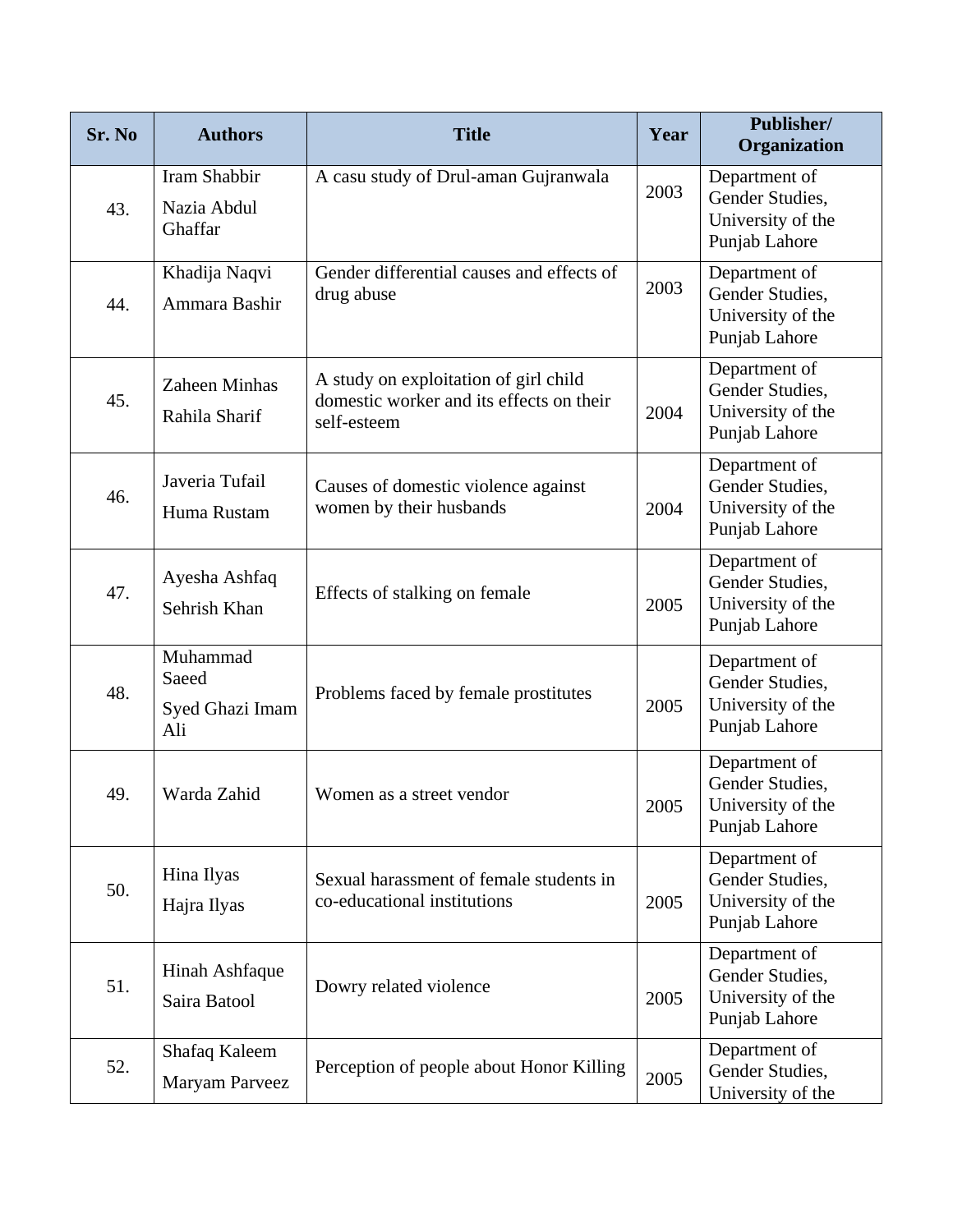| Sr. No | <b>Authors</b>                                | <b>Title</b>                                                                                                  | Year | Publisher/<br>Organization                                             |
|--------|-----------------------------------------------|---------------------------------------------------------------------------------------------------------------|------|------------------------------------------------------------------------|
|        |                                               |                                                                                                               |      | Punjab Lahore                                                          |
| 53.    | Shahla Tabassum<br>Qudsia Rehman              | Rape and its consequences on survivors                                                                        | 2005 | Department of<br>Gender Studies,<br>University of the<br>Punjab Lahore |
| 54.    | Saima Pervez                                  | Causes and effects of Acid Throwing/<br>Stove Burning on women                                                | 2005 | Department of<br>Gender Studies,<br>University of the<br>Punjab Lahore |
| 55.    | Khadija Gillani<br>Shumaila Latif             | Sexual harassment at the workplace                                                                            | 2006 | Department of<br>Gender Studies,<br>University of the<br>Punjab Lahore |
| 56.    | Fakhar Imam                                   | Sexual harassment of brick kiln female<br>workers                                                             | 2007 | Department of<br>Gender Studies,<br>University of the<br>Punjab Lahore |
| 57.    | Tahira Shaukat                                | Comparison of police custodial violence<br>and its effects on men and women                                   | 2007 | Department of<br>Gender Studies,<br>University of the<br>Punjab Lahore |
| 58.    | Sehrish Abdul<br>Shakoor                      | The impact of domestic violence on<br>juvenile delinquency                                                    | 2009 | Department of<br>Gender Studies,<br>University of the<br>Punjab Lahore |
| 59.    | Touqeer<br>Abdullah                           | Factors contributing towards women<br>trafficking in Pakistan                                                 | 2009 | Department of<br>Gender Studies.<br>University of the<br>Punjab Lahore |
| 60.    | Aliya Maqsood<br>Samreen Anwar<br>Amara Abbas | Awareness about the protection against<br>harassment of women at the workplace<br>Act, 2010 among the workers | 2010 | Department of<br>Gender Studies,<br>University of the<br>Punjab Lahore |
| 61.    | Shugfta Iqbal                                 | A study on female jail prisoner in<br>Pakistan: A case study on kot lakhpat jail                              | 2010 | Department of<br>Gender Studies,<br>University of the<br>Punjab Lahore |
| 62.    | Ayesha Rasool                                 | A study of Musalihat Anjumans as ADR<br>(Alternate Dispute Resolution)                                        | 2011 | Department of<br>Gender Studies,                                       |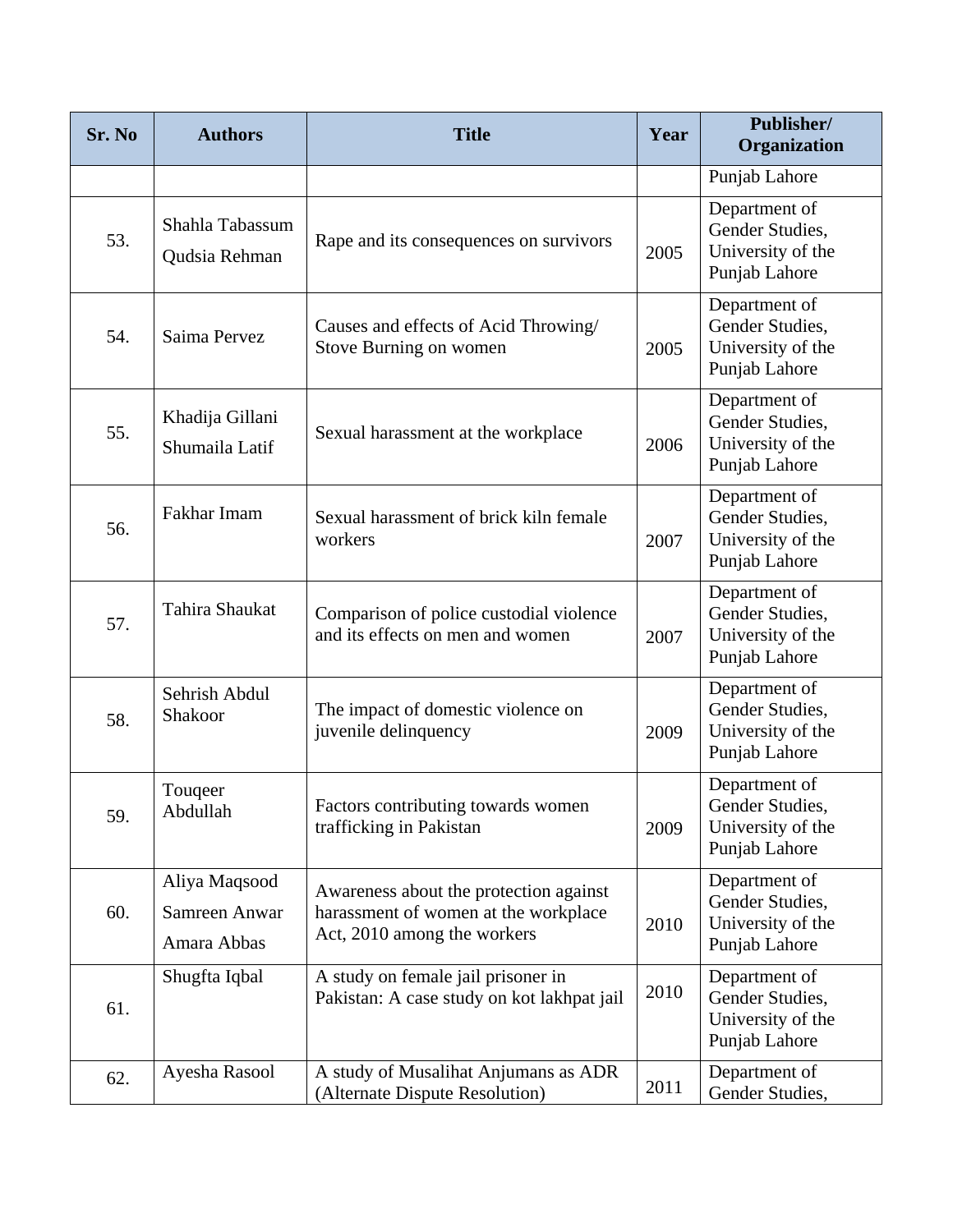| Sr. No | <b>Authors</b>                          | <b>Title</b>                                                                                                                                                             | Year | Publisher/<br>Organization                                                       |
|--------|-----------------------------------------|--------------------------------------------------------------------------------------------------------------------------------------------------------------------------|------|----------------------------------------------------------------------------------|
|        |                                         | mechanism                                                                                                                                                                |      | University of the<br>Punjab Lahore                                               |
| 63.    | <b>Iram Rubab</b><br>Samra Baber        | A comparative analysis of provisions<br>offered to women public and private<br>shelter homes in Pakistan through the<br>lens of minimum international standards<br>model | 2011 | Department of<br>Gender Studies,<br>University of the<br>Punjab Lahore           |
| 64.    | Faiza Asghar                            | Women as a victim of vani: A social evil                                                                                                                                 | 2010 | Department of<br>Gender Studies,<br>University of the<br>Punjab Lahore           |
| 65.    | Ayesha Arshad                           | Trafficking among person in Lahore:<br>Causes and Policy implications                                                                                                    | 2011 | Department of<br>Gender Studies,<br>University of the<br>Punjab Lahore           |
| 66.    | Kanwal Muzaffar<br>M. Khuram K.<br>Khan | Life aspects of trucker's family                                                                                                                                         | 2011 | Department of<br>Gender Studies,<br>University of the<br>Punjab Lahore           |
| 67.    | Naseem Satti                            | Girl Child Domestic Worker                                                                                                                                               | 2006 | Institute of Social &<br>Cultural Studies,<br>University of the<br>Punjab Lahore |
| 68.    | Muhammad<br>Masood                      | A study of Child Labor in Chakwal                                                                                                                                        | 2006 | Institute of Social &<br>Cultural Studies,<br>University of the<br>Punjab Lahore |
| 69.    | Abdur Rashid<br>Sheikh                  | Factors leading to murder among male<br>convicts in district jail, Lahore                                                                                                | 1959 | Department of<br>Sociology, University<br>of the Punjab Lahore                   |
| 70.    | Abdur Rashid<br>Khan                    | Crime of murder among male convicts<br>(District jail Gujranwala) case histories                                                                                         | 1961 | Department of<br>Sociology, University<br>of the Punjab Lahore                   |
| 71.    | Khurshid Rizvi                          | The crime of murder among women                                                                                                                                          | 1962 | Department of<br>Sociology, University<br>of the Punjab Lahore                   |
| 72.    | Sajida Nasreen                          | Preference for the male offsprings in<br>relation to income, education and desired<br>family size among the residents of Post                                            | 1963 | Department of<br>Sociology, University<br>of the Punjab Lahore                   |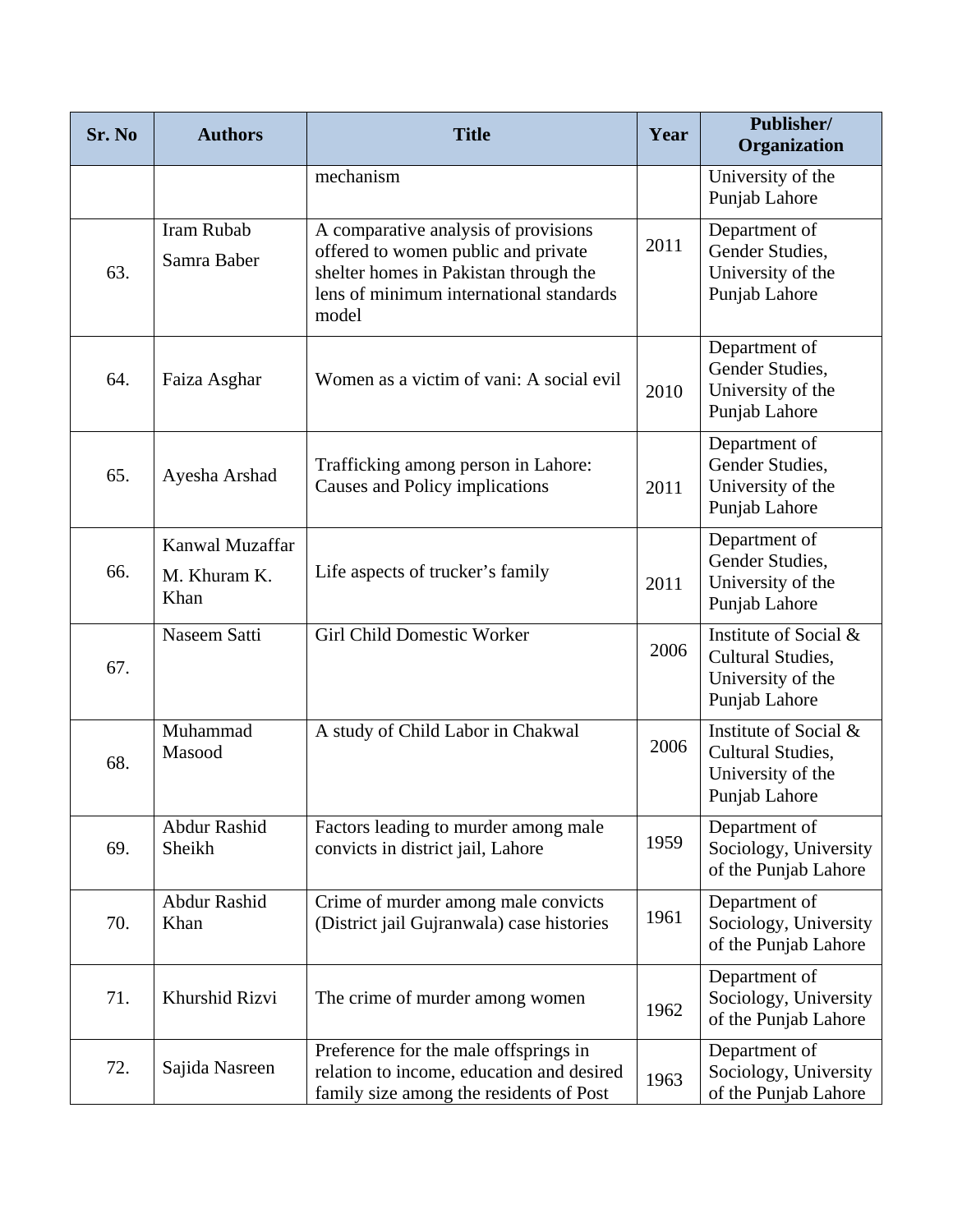| Sr. No | <b>Authors</b>        | <b>Title</b>                                                                                                       | Year | Publisher/<br>Organization                                     |
|--------|-----------------------|--------------------------------------------------------------------------------------------------------------------|------|----------------------------------------------------------------|
|        |                       | and Telegraph Colony                                                                                               |      |                                                                |
| 73.    | Shamsul Haq<br>Khan   | Family background factors as related to<br>murder(case studies of the male convicts<br>fo district jail, Lyallpur) | 1963 | Department of<br>Sociology, University<br>of the Punjab Lahore |
| 74.    | Ch. Muhammad<br>Nawaz | Selected features of family background in<br>relation ot the crime of theft                                        | 1963 | Department of<br>Sociology, University<br>of the Punjab Lahore |
| 75.    | Abdul Khaliq          | Selected features of family background as<br>related to crime of theft in Central Jail,<br>Mianwali                | 1964 | Department of<br>Sociology, University<br>of the Punjab Lahore |
| 76.    | Khurshid Rizvi        | The Crime of murder among women                                                                                    | 1965 | Department of<br>Sociology, University<br>of the Punjab Lahore |
| 77.    | Nasra Khan            | Deviancy among women: A case study of<br>dar-ul- aman Rawalpindi                                                   | 1973 | Department of<br>Sociology, University<br>of the Punjab Lahore |
| 78.    | Talat Hashmi          | Crime of murder among women                                                                                        | 1974 | Department of<br>Sociology, University<br>of the Punjab Lahore |
| 79.    | M. Iqbal Tariq        | Factors leading to murder among the<br>males convicts- case hisotories                                             | 1974 | Department of<br>Sociology, University<br>of the Punjab Lahore |
| 80.    | Zain Abbasi           | Case study of Homosexuals of Rahim<br>Yar Khan                                                                     | 1978 | Department of<br>Sociology, University<br>of the Punjab Lahore |
| 81.    | Mussarat Rashid       | Deviancy among women: A case study of<br>runaways of Dar-ul Aman, Lahore                                           | 1978 | Department of<br>Sociology, University<br>of the Punjab Lahore |
| 82.    | Rehana Kausar         | Multan zananah jail mainmukeem<br>mujrim artoom kay jurim kay wajuhatee<br>awamil ka mutalia                       | 1983 | Department of<br>Sociology, University<br>of the Punjab Lahore |
| 83.    | Ghulam Farid          | A socialgoical study of murder among<br>male convicts in central jail, Sahiwal                                     | 1987 | Department of<br>Sociology, University<br>of the Punjab Lahore |
| 84.    | Yasir Dildar          | Family violence: Causes of violence<br>against women by their husbands                                             | 1993 | Department of<br>Sociology, University                         |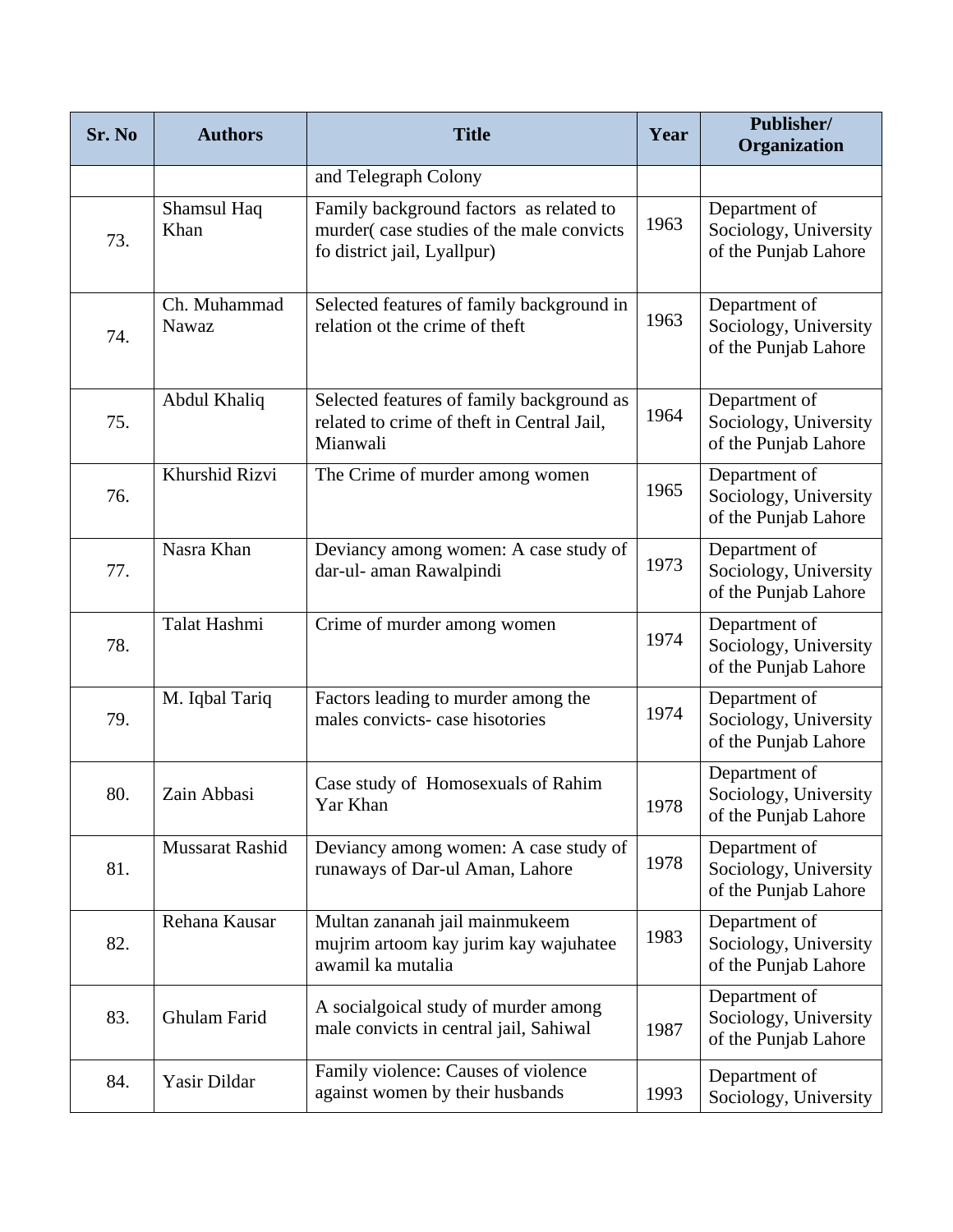| Sr. No | <b>Authors</b>        | <b>Title</b>                                                                                 | Year | Publisher/<br>Organization                                     |
|--------|-----------------------|----------------------------------------------------------------------------------------------|------|----------------------------------------------------------------|
|        |                       |                                                                                              |      | of the Punjab Lahore                                           |
| 85.    | Saima Sadiq<br>Lone   | Wife battering in single and dual earner<br>families                                         | 1995 | Department of<br>Sociology, University<br>of the Punjab Lahore |
| 86.    | Majid Ali Abbasi      | Violence against child in family                                                             | 1996 | Department of<br>Sociology, University<br>of the Punjab Lahore |
| 87.    | Maryam Nakai          | Gender discrimination in feeding<br>practices                                                | 2000 | Department of<br>Sociology, University<br>of the Punjab Lahore |
| 88.    | Nasreen Akhtar        | Honour killing as an approved murder                                                         | 2001 | Department of<br>Sociology, University<br>of the Punjab Lahore |
| 89.    | Uzma Majeed           | Causes of wife burning: Case studies of<br>burnt victims in Lahore                           | 2001 | Department of<br>Sociology, University<br>of the Punjab Lahore |
| 90.    | Dure Shahwar<br>Mirza | Social adjustment of raped victims                                                           | 2001 | Department of<br>Sociology, University<br>of the Punjab Lahore |
| 91.    | Muhamamd Arif         | Impact of harassement on the job<br>adjustement of nurses                                    | 2003 | Department of<br>Sociology, University<br>of the Punjab Lahore |
| 92.    | Tahira Rafiq          | Violence on mothers as a contributing<br>factor for run-away children                        | 2003 | Department of<br>Sociology, University<br>of the Punjab Lahore |
| 93.    | Rizwan Mustafa        | The causes, nature and consequences of<br>domestic violence against women in<br>urban Lahore | 2005 | Department of<br>Sociology, University<br>of the Punjab Lahore |
| 94.    | Nasir Pervaiz         | Gender discrimination during child<br>rearing practices                                      | 2005 | Department of<br>Sociology, University<br>of the Punjab Lahore |
| 95.    | Tehmina Yousaf        | Attitude of males towards domestic<br>violence                                               | 2005 | Department of<br>Sociology, University<br>of the Punjab Lahore |
| 96.    | Zawar Hussain         | A study of son preference in Chiniot,<br>distirct Jhang                                      | 2007 | Department of<br>Sociology, University<br>of the Punjab Lahore |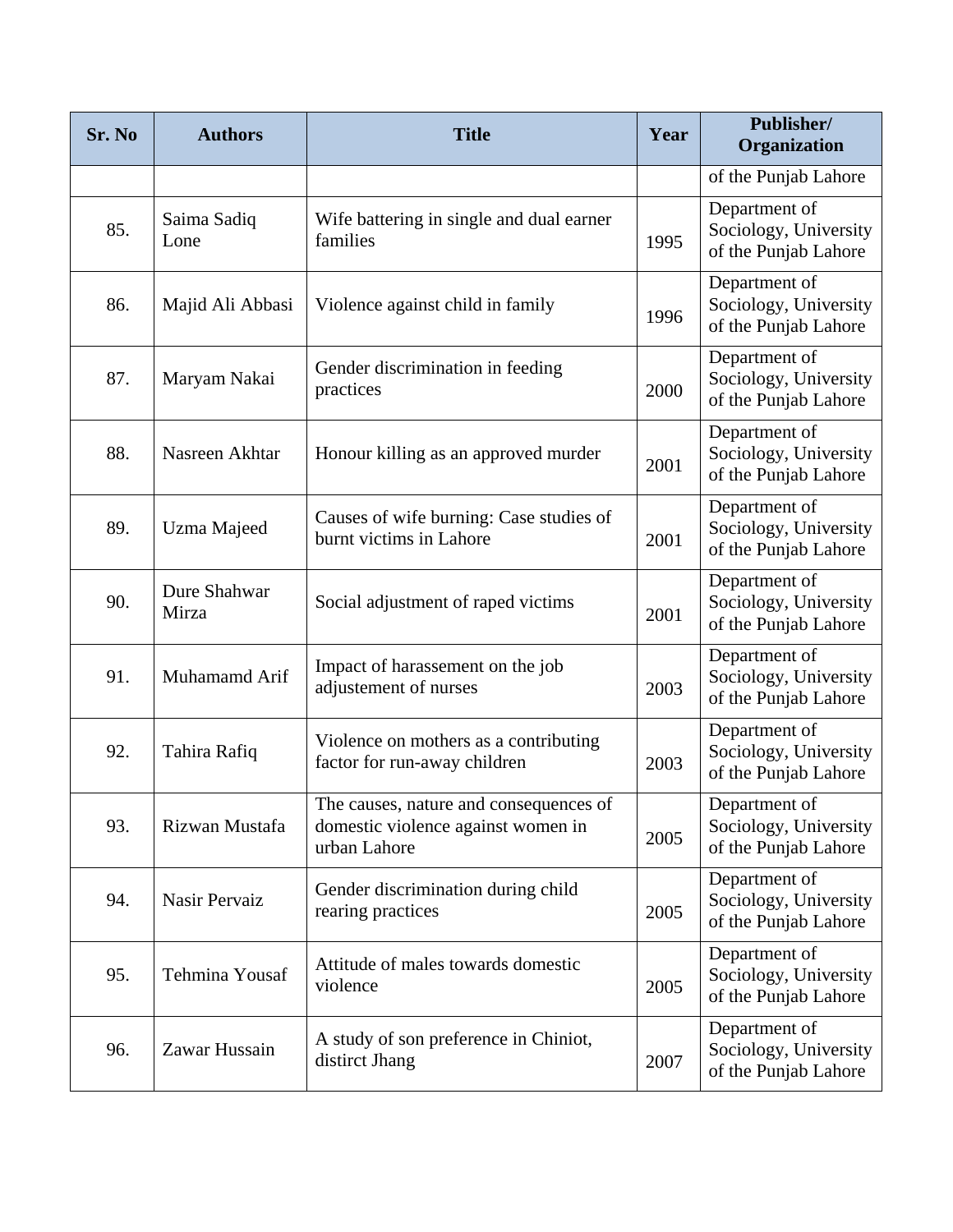| Sr. No | <b>Authors</b>       | <b>Title</b>                                                                                                 | Year | Publisher/<br>Organization                                       |
|--------|----------------------|--------------------------------------------------------------------------------------------------------------|------|------------------------------------------------------------------|
| 97.    | <b>Tabrez Nawaz</b>  | Role of Musalihat Anjumans in<br>promoting gender justice in the society                                     | 2007 | Department of<br>Sociology, University<br>of the Punjab Lahore   |
| 98.    | Shafique Ahmad       | Role of Dar-ul-Aman in the rehabilitation<br>of runaway women: A case study of<br>public and private sectors | 2008 | Department of<br>Sociology, University<br>of the Punjab Lahore   |
| 99.    | Faiza Tufail         | A case study of runway women (living in<br>Darul Amans)                                                      | 2010 | Department of<br>Sociology, University<br>of the Punjab Lahore   |
| 100.   | Munir Ahmad          | Case study of Dar-ul-Shafaqat, Lahore                                                                        | 1957 | Department of Social<br>Work, University of<br>the Punjab Lahore |
| 101.   | Mansoora Iqbal       | Darul Shafqat: An orphanage of female                                                                        | 1971 | Department of Social<br>Work, University of<br>the Punjab Lahore |
| 102.   | Norina Sadiq         | A study of run away women staying at<br>Dar-ul-Aman                                                          | 1984 | Department of Social<br>Work, University of<br>the Punjab Lahore |
| 103.   | Shahid Iqbal         | Social factors in homicide                                                                                   | 1982 | Department of Social<br>Work, University of<br>the Punjab Lahore |
| 104.   | Sadia Saeed Dar      | Democratic attitude at domestic level                                                                        | 1997 | Department of Social<br>Work, University of<br>the Punjab Lahore |
| 105.   | <b>Faisal Cheema</b> | Domestic violence against married<br>women                                                                   | 1997 | Department of Social<br>Work, University of<br>the Punjab Lahore |
| 106.   | Muhammad<br>Abdullah | Run away girls: A comparative study of<br>those taking shelter in Government and<br>Non Govt institutions    | 1998 | Department of Social<br>Work, University of<br>the Punjab Lahore |
| 107.   | Neelofer Taj         | Relationship of sexual harassment with<br>mobility of females going out in routine<br>in Lahore Metropolitin | 1999 | Department of Social<br>Work, University of<br>the Punjab Lahore |
| 108.   | Saima Ajnum          | A study of situation of female prisoners<br>(under trial) in central Jail Kotlakhpat<br>Lahore               | 2001 | Department of Social<br>Work, University of<br>the Punjab Lahore |
| 109.   | Fatima Razaq         | 'Dar-ul-Aman- institution in Punjab: A                                                                       | 2001 | Department of Social<br>Work, University of                      |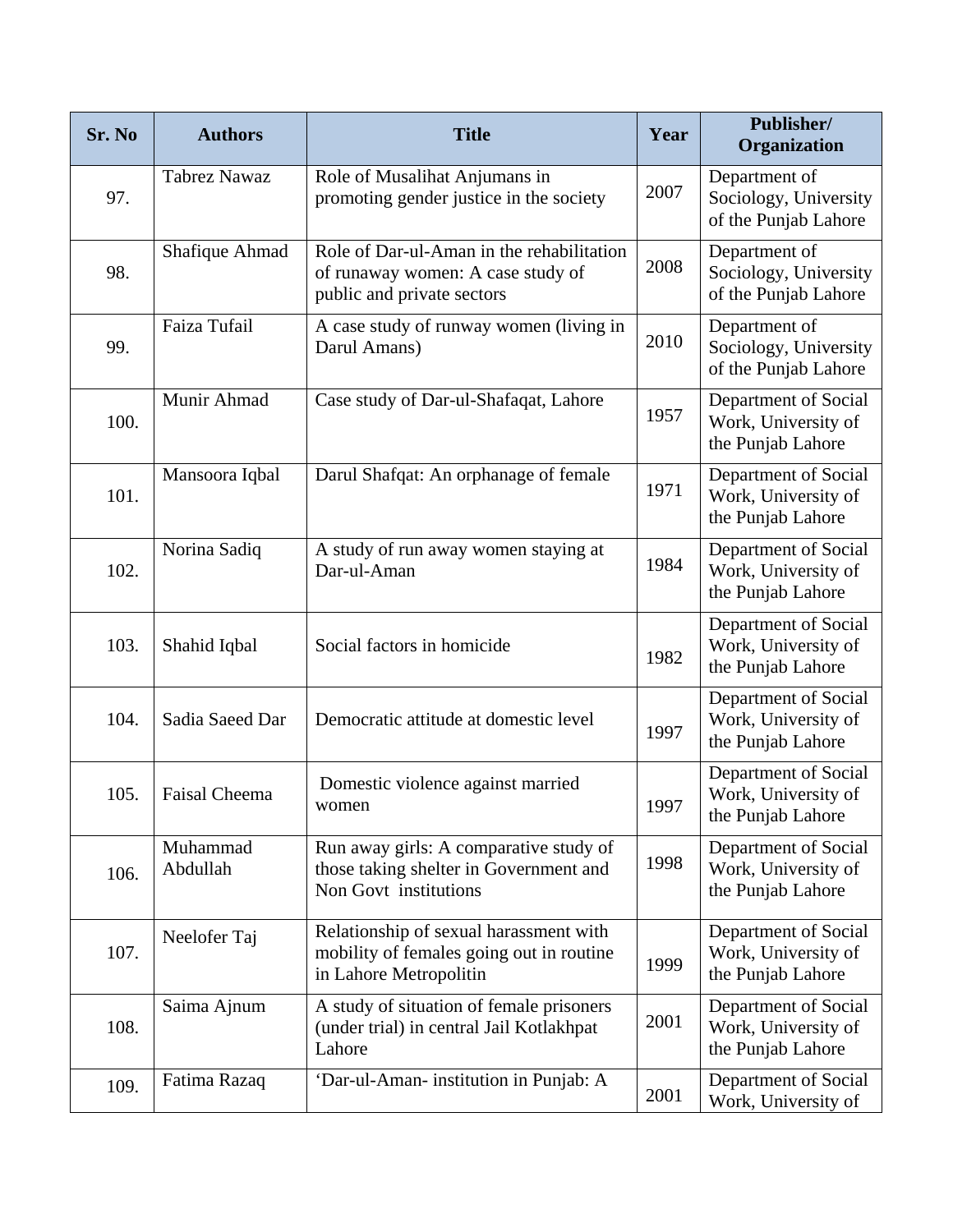| Sr. No | <b>Authors</b>     | <b>Title</b>                                                                                                                               | Year | Publisher/<br>Organization                                         |
|--------|--------------------|--------------------------------------------------------------------------------------------------------------------------------------------|------|--------------------------------------------------------------------|
|        |                    | study of inmates                                                                                                                           |      | the Punjab Lahore                                                  |
| 110.   | GhulamShabbir      | A study convicted prisoners involved in<br>honour killing both in central and district<br>jails of Lahore                                  | 2002 | Department of Social<br>Work, University of<br>the Punjab Lahore   |
| 111.   | Farzana Anwar      | Honour killing-Custom or Crime: An<br>opinion survey of the students of the<br>University of the Punjab                                    | 2006 | Department of Social<br>Work, University of<br>the Punjab Lahore   |
| 112.   | Saqiba Zaib        | A study of views and experiences of<br>female nurses regarding sexual<br>harassment at work place (public<br>hospitals of Lahore district) | 2006 | Department of Social<br>Work, University of<br>the Punjab Lahore   |
| 113.   | Asma Ehsan         | Female convicted prisoners in Central<br>Jail Kot Lakhpat Lahore                                                                           | 2008 | Department of Social<br>Work, University of<br>the Punjab Lahore   |
| 114.   | Gulfam Abbas       | Views of post graduate students about<br>domestic violence against women                                                                   | 2009 | Department of Social<br>Work, University of<br>the Punjab Lahore   |
| 115.   | Fariya Tahreen     | Existing socio-medico and legal<br>supportive mechanism of rape victims<br>(an awarenes survey of Punjab University<br>Teachers)           | 2009 | Department of Social<br>Work, University of<br>the Punjab Lahore   |
| 116.   | Warda Akram        | A study of views and opinion of working<br>women about sexual harassment at work<br>place in district Lahore                               | 2009 | Department of Social<br>Work, University of<br>the Punjab Lahore   |
| 117.   | Hira Saeed Butt    | A study of views and experience of<br>married women regarding domestic<br>violence (District Lahore)                                       | 2009 | Department of Social<br>Work, University of<br>the Punjab Lahore   |
| 118.   | Naima Yasmeen      | A study of causing of domiestic violence<br>as expereinced by the married women<br>from Dar-ul-Aman Lahore                                 | 1992 | Department of<br>Psychology,<br>University of the<br>Punjab Lahore |
| 119.   | Naureen Ikram      | Harassment of women at work place                                                                                                          | 1996 | Department of<br>Psychology,<br>University of the<br>Punjab Lahore |
| 120.   | Memoona<br>Firdous | Victms of domestic violence and their<br>treatment by professionals: A study of<br>psychiatists and psychologists of Lahore                | 2004 | Department of<br>Psychology,<br>University of the                  |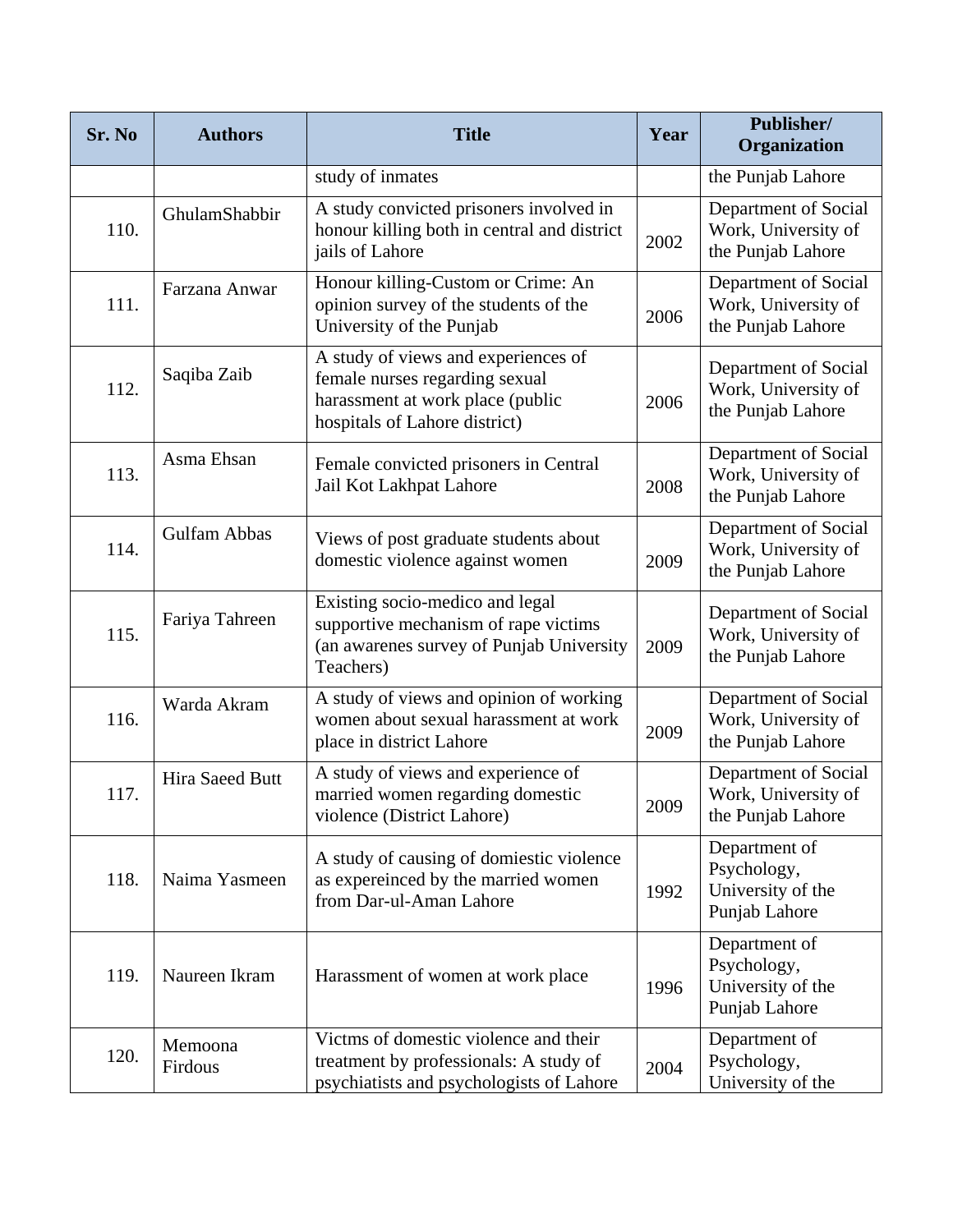| Sr. No | <b>Authors</b>      | <b>Title</b>                                                                            | Year | Publisher/<br>Organization                                                  |
|--------|---------------------|-----------------------------------------------------------------------------------------|------|-----------------------------------------------------------------------------|
|        |                     | city                                                                                    |      | Punjab Lahore                                                               |
| 121.   | Samra Zubair        | Domestic Violence: Causes, effects and<br>coping mechanism in Pakistan                  | 2005 | Department of<br>Clinical Psychology,<br>University of the<br>Punjab Lahore |
| 122.   | Sumaira Shahzad     | A comparative study of gender and<br>institutes victimization at work place             | 2008 | Department of<br>Psychology,<br>University of the<br>Punjab Lahore          |
| 123.   | Saliha Abid         | Gender difference in agression and<br>violence against other college going<br>teenagers | 2009 | Department of<br>Psychology,<br>University of the<br>Punjab Lahore          |
| 124.   | Madiha Naz          | Domestic violence reported by married<br>women from Daural Amans                        | 2009 | Department of<br>Psychology,<br>University of the<br>Punjab Lahore          |
| 125.   | <b>Athar Azeem</b>  | Crime against woman. Discrimination<br>approach in Pakistan                             | 2001 | Centre for South<br>Asian Study,<br>University of the<br>Punjab Lahore      |
| 126.   | Tanzeela<br>Tasneem | Gender discrimination: Violence against<br>women                                        | 2003 | Centre for South<br>Asian Study,<br>University of the<br>Punjab Lahore      |
| 127.   |                     | Major causes of gender violence in<br>district Attock                                   | 2006 | Lahore College<br>Women University<br>Lahore                                |
| 128.   |                     | A case study of married female victims of<br>domestic violence residing in a shelter    | 2006 | Lahore College<br>Women University<br>Lahore                                |
| 129.   |                     | Study of harassment experienced by<br>female students using public transport            | 2006 | Lahore College<br><b>Women University</b><br>Lahore                         |
| 130.   |                     | Causes of stove burning among married<br>woman                                          | 2008 | Lahore College<br><b>Women University</b><br>Lahore                         |
| 131.   |                     | Rate of violent crimes in Punjab                                                        | 2011 | Lahore College<br>Women University                                          |